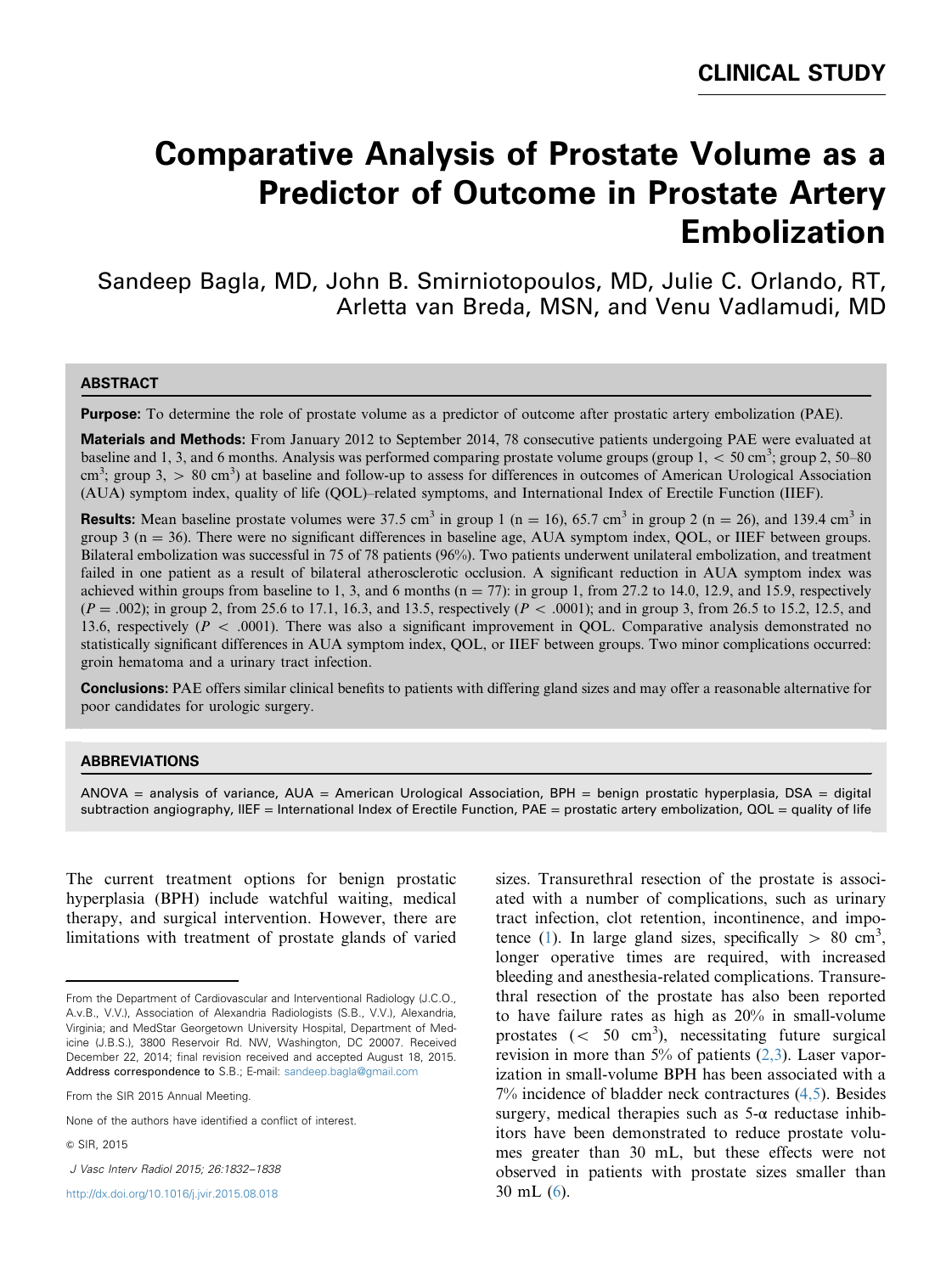More recently, prostatic arterial embolization (PAE) has been shown to be a safe and effective minimally invasive option in the management of BPH  $(7-9)$  $(7-9)$ . As the primary proposed mechanism for PAE is prostate volume reduction, it has been suggested that PAE would have limited effectiveness in small-volume BPH, and may also be technically challenging because of a smaller main prostatic artery. Although experience with largevolume BPH has been described recently, there is a lack of comparative data evaluating midsize and smallvolume glands  $(10,11)$  $(10,11)$  $(10,11)$ . The purpose of the present study was to evaluate the comparative safety and efficacy of PAE in varying gland sizes.

## MATERIALS AND METHODS

An institutional review board–approved retrospective chart review of patients who underwent PAE between January 2012 and September 2014 was performed. The study was compliant with the Health Insurance Portability and Accountability Act. Seventy-eight consecutive patients with moderate- or severe-grade symptoms from BPH (Table 1) underwent PAE by four interventional radiologists (with 7–27 y of experience; mean, 15.8 y). Patients were evaluated by a urologist, and prostate-specific antigen (PSA) levels were obtained in all patients. Prostate biopsy was performed if the PSA level was greater than 4 ng/mL, or based on a shared decision with the urology service based on current task force guidelines to exclude prostate cancer. Of note, 20 patients have been described previously ([7\)](#page-6-0). Patients were evaluated at baseline and 1, 3, and 6 months with the American Urological Association (AUA) symptom

index, including quality of life (QOL)–related symptoms, International Index of Erectile Function (IIEF), and prostate imaging (magnetic resonance [MR] imaging, ultrasonography [US], or computed tomography [CT] at baseline). Prostate volume was calculated by two boardcertified radiologists based on the ellipsoid volume formula of length  $\times$  width  $\times$  height  $\times$  0.52 ([Figs 1, 2](#page-2-0)).

### Embolization Technique

Patients received 30 mg intravenous ketorolac (Roche, Basel, Switzerland) and 500 mg oral ciprofloxacin (Bayer, Wayne, New Jersey) immediately before the procedure and a second dose of ketorolac before discharge. Patients were discharged with prescriptions for ciprofloxacin for 5 days after the procedure, ibuprofen 600 mg orally three times daily as needed, and 200 mg phenazopyridine three times daily as needed (Warner Chilcott, Rockaway, New Jersey). No additional analgesic agents were given for pain. The procedure was performed with moderate sedation with midazolam (West-ward, Eatontonwn, New Jersey) and fentanyl (Hospira, Lake Forest, Illinois).

Angiography was performed with a unilateral femoral approach in all patients. Selective hypogastric artery digital subtraction angiography (DSA; Artis zee; Siemens, Forchheim, Germany) was performed in the anteroposterior view and ipsilateral  $30^{\circ}$  oblique/10° craniocaudal view. Angiography with Visipaque (GE Healthcare, Princeton, New Jersey) was performed in each projection to identify the prostatic arteries ([Figs 3, 4](#page-2-0)). The prostatic arteries were selected with a 2.4-F microcatheter (straight or angled Renegade STC; Boston Scientific, Natick, Massachusetts), and DSA was

| <b>Table 1. Baseline Demographics</b> |                            |                         |                |               |                |
|---------------------------------------|----------------------------|-------------------------|----------------|---------------|----------------|
| Age $(y)$                             | $PSA$ (ng/mL) <sup>*</sup> | Peak Urine Flow (mL/s)* | <b>AUA</b>     | QOL           | <b>IIEF</b>    |
|                                       |                            |                         |                |               |                |
| 48-81                                 | $0.36 - 16.69$             | $2.0 - 23.3$            | $13 - 35$      | $1 - 6$       | $3 - 30$       |
| 65.2 $\pm$ 7.8                        | $4.7 \pm 0.5$              | $7.2 \pm 0.7$           | $26.3 \pm 6.0$ | $4.9 \pm 1.1$ | $14.0 \pm 6.4$ |
|                                       |                            |                         |                |               |                |
| 48-75                                 | $0.36 - 2.85$              | $3.0 - 23.3$            | $19 - 35$      | $1 - 6$       | $4 - 30$       |
| 62.7 $\pm$ 8.0                        | $1.0 \pm 0.9$              | $10.1 \pm 7.4$          | $27.2 \pm 5.2$ | $4.6 \pm 1.5$ | $15.0 \pm 7.3$ |
|                                       |                            |                         |                |               |                |
| $50 - 80$                             | $0.7 - 15.8$               | $2.5 - 20.0$            | $14 - 35$      | $3 - 6$       | $4 - 25$       |
| $65.5 \pm 8.3$                        | $4.1 \pm 4.0$              | $6.4 \pm 4.6$           | $25.6 \pm 6.7$ | $4.9 \pm 1.1$ | $14.8 \pm 6.9$ |
|                                       |                            |                         |                |               |                |
| $51 - 81$                             | $1.0 - 16.69$              | $2.0 - 12.0$            | $13 - 35$      | $3 - 6$       | $3 - 20$       |
| 66.1 $\pm$ 7.4                        | 6.7 $\pm$ 3.7              | $6.3 \pm 2.6$           | $26.5 \pm 5.9$ | $5.0 \pm 0.9$ | $12.7 \pm 5.5$ |
| .352                                  | <.001                      | .106                    | .687           | .429          | .375           |
|                                       |                            |                         |                |               |                |

 $ANOVA =$  analysis of variance;  $AUA =$  American Urologic Association Symptom Index; IIEF = International Index of Erectile Function;  $QOL =$  quality of life [due to urinary symptoms]; PSA = prostate-specific antigen; SD = standard deviation.

\*One-way ANOVA results demonstrated significant differences in PSA and peak urine flow between the three prostate volume groups; a Levene test of homogeneity of variance also demonstrated statistical significance for these values. Welch and Brown– Forsythe ANOVA tests were also run for the data. This demonstrates a statistical significance for PSA between prostate volume groups ( $P <$  .001); however, no statistical significance was observed for peak urine flow with Welch and Brown–Forsythe ANOVA:  $P =$ .106 and  $P = .077$ , respectively.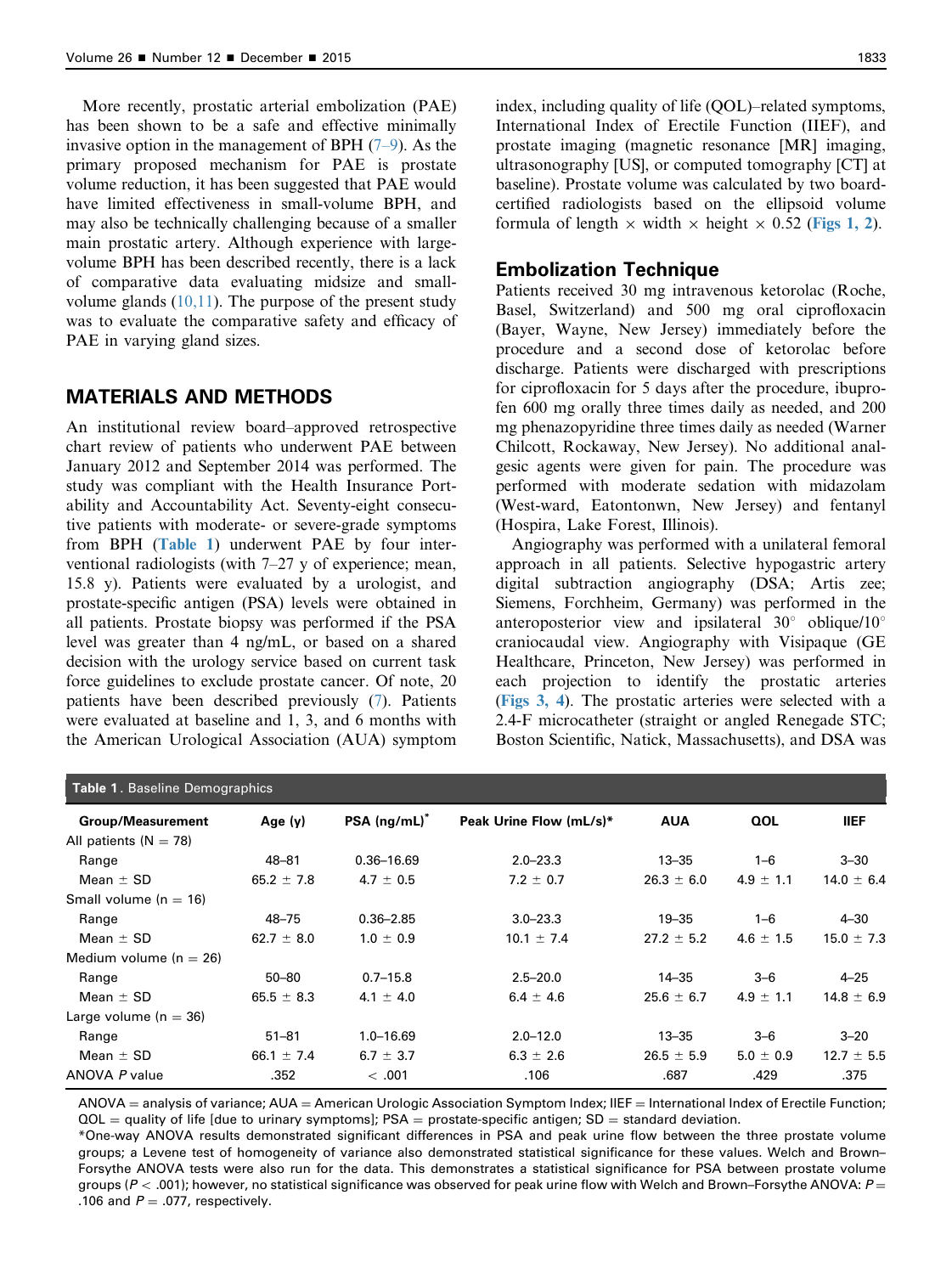<span id="page-2-0"></span>

Figure 1. Images from a 72-year-old patient taking finasteride, silodosin, and tamsulosin for BPH with a baseline AUA (QOL) score of 20 (5) and IIEF of 9. Coronal T2-weighted MR image demonstrates large-volume BPH (188 cm<sup>3</sup>) with prominent median lobe hypertrophy and intravesical component (arrows) corresponding to angiographic findings.



Figure 2. Coronal T2-weighted MR image demonstrates nodular central gland with low signal intensity (arrows) in a 62-yearold patient with small-volume BPH (27.6 cm<sup>3</sup>) who was taking finasteride, silodosin, and tamsulosin, with a baseline AUA (QOL) score of 33 (6) and IIEF of 15.

again performed in the anteroposterior projection. Conebeam CT was performed with a 4–6-second delay after hand injection of  $2-3$  cm<sup>3</sup> iodinated contrast medium to evaluate for sites of nontarget embolization ([Figs 5, 6](#page-3-0)). The imaging sequence used an 8-second rotational scan of  $208^\circ$  at  $26^\circ$  rotation per second with image acquisition every  $0.5^{\circ}$  with a source power of 125 kVp, resulting in a total of 417 matrix images of  $512 \times 512$  voxels each. Embolization of the left prostatic artery was performed



Figure 3. DSA image with microcatheter (arrow) in the left prostatic artery demonstrates large-volume BPH with hypervascularity and protrusion into the bladder (circle). AUA (QOL) score at 3 months was 11 (1).



Figure 4. DSA of left prostatic artery in a patient with smallvolume BPH depicts a smaller-sized prostatic artery (arrow) with perfusion of the left hemiprostate. The AUA (QOL) score at 3 months was 18 (3).

first with spherical embolic agents  $(100-400-\mu m)$  Embozene; CeloNova, San Antonio, Texas) to an endpoint of at least near-stasis. A gelatin sponge slurry (Gelfoam; Pharmacia and Upjohn, Kalamazoo, Michigan) was used as an adjunct to achieve complete stasis of the proximal prostatic artery in 31 of 77 patients. The same technique was then used to perform embolization of the right prostatic artery. A closure device (StarClose SE; Abbott Laboratories, Abbott Park, Illinois) was used in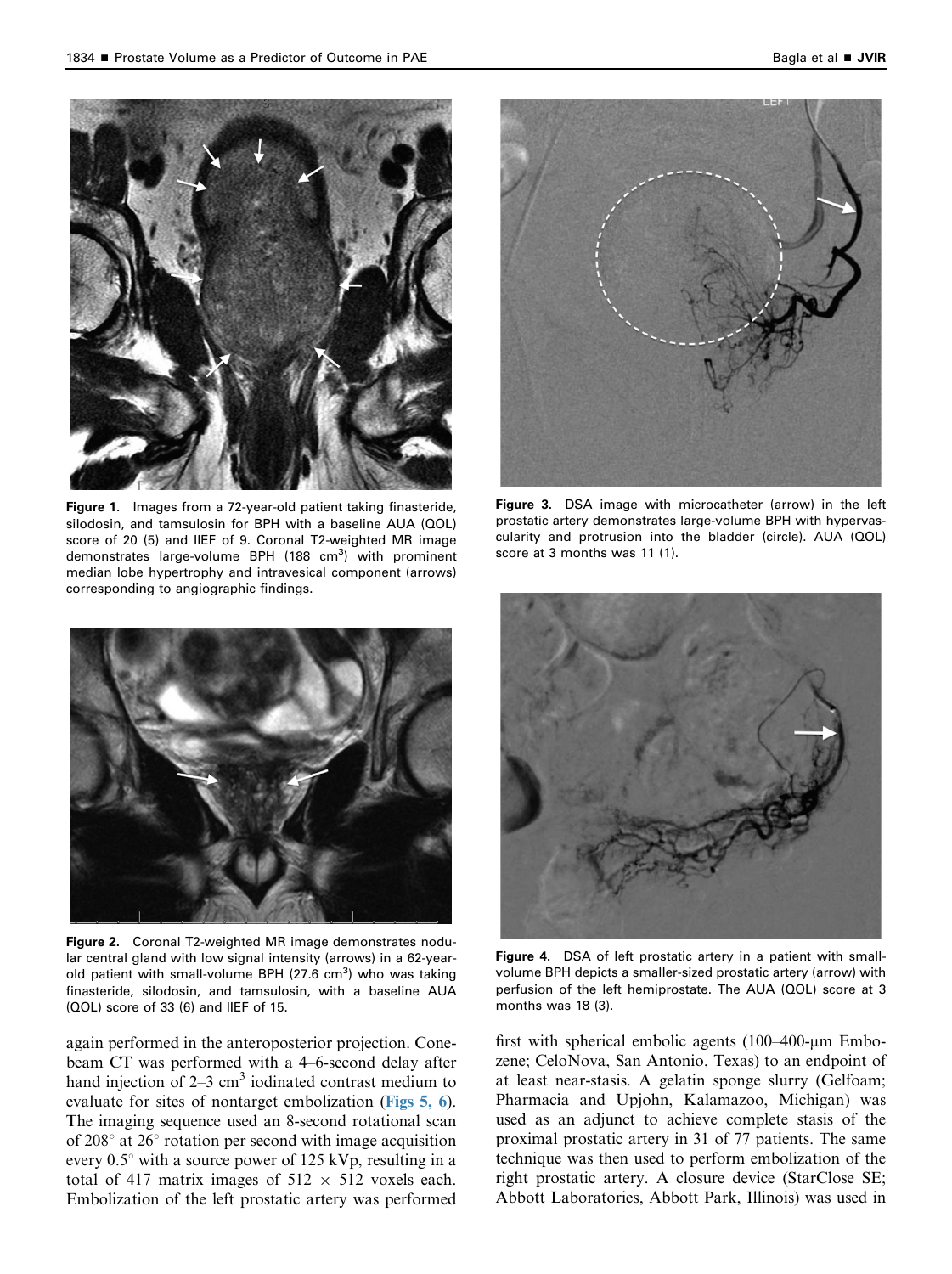<span id="page-3-0"></span>

Figure 5. Cone-beam CT image obtained after contrast medium injection in the left prostatic artery depicts glandular perfusion (asterisk), including the large intravesical component. No sites of potential nontarget embolization are identified.



Figure 6. Cone-beam CT after left prostatic artery injection shows enhancement of the left hemiprostate (asterisk) corresponding to angiography and MR imaging findings.

all patients. The embolization was considered technically successful if bilateral embolization was performed. Clinical success was defined as a greater than 3-point improvement in AUA symptom score at follow-up intervals, catheter independence in patients with urinary retention, or cessation of medication [\(12](#page-6-0)). Complications were categorized as major or minor [\(13](#page-6-0)).

#### Statistical Analysis

Patients were separated into three groups: group 1 (prostate volume  $< 50$  cm<sup>3</sup>), group 2 (volume  $50-80$ cm<sup>3</sup>), and group 3 (volume  $> 80$  cm<sup>3</sup>). An analysis of variance (ANOVA) was used to evaluate demographic data (age, PSA level, urine flow rate) as well as baseline AUA score, QOL, and IIEF. Within-group changes in individual patient AUA score, QOL, and IIEF from baseline to 1, 3, and 6 months were analyzed by paired  $t$  tests. Between-group analyses of the same time points were performed by ANOVA. AUA symptom and QOL scores at each time point were normally distributed (Shapiro–Wilk  $W$  test); therefore, a parametric statistical technique was used to produce the reported  *values,* with  $P \leq 0.05$  used to indicate significance. Symptom scores and QOL scores are reported as means with 95% confidence intervals. AUA symptom score reduction  $\geq$ 3 points was considered to indicate clinical success. All analyses were conducted by using SPSS Statistics software (version 22.0, 2013; IBM, Armonk, New York).

## RESULTS

Of the 78 patients in whom embolization was attempted, embolization was considered technically successful (ie, bilateral embolization) in 75 patients; two unilateral embolizations were related to atherosclerosis and severe tortuosity. One complete technical failure was secondary to severe bilateral atherosclerotic occlusion of the prostatic arteries. Baseline volumes for small- (group 1;  $n = 16$ ), medium-(group 2;  $n = 26$ ), and large-volume (group 3;  $n = 36$ ) prostate groups were  $37.5 \text{ cm}^3$  (range,  $25.9-48 \text{ cm}^3$ ),  $65.7$ cm<sup>3</sup> (range, 52–79.5; cm<sup>3</sup>), and 139.4 cm<sup>3</sup> (range, 80–274) cm<sup>3</sup>), respectively. There were no significant differences in age (mean, 65.2 y;  $P = .352$ ), baseline AUA score (mean, 26.3;  $P = .687$ ), QOL (mean, 4.9;  $P = .429$ ), or IIEF (mean, 14;  $P = .277$ ) between groups. Initial one-way ANOVA also demonstrated significant differences between the three groups in mean PSA level ( $P < .001$ ; group 1, 1.0; group 2, 4.1; group 3, 6.7) and mean peak urine flow rate  $(P < .023;$  group 1, 10.1 cm<sup>3</sup>/s; group 2, 6.4 cm<sup>3</sup>/s; group 3, 6.3 cm3 /s). Further investigation with a Levene test of homogeneity showed significant differences for PSA level and peak urine flow rate. Therefore, a Welch ANOVA was performed, which also demonstrated a significant difference between PSA values among each volume group ( $P < .001$ ). However, there was no significant difference in peak urine flow rate between volume groups ( $P = .106$ ).

At the time of this analysis, not all patients were eligible for all follow-up intervals: 68 of 78 eligible patients were followed up at 1 month, 58 of 78 were followed up at 3 months, and 44 of 75 were followed up at 6 months. Of the 16 patients in the small-volume cohort, 14 of 16 eligible patients were followed up at 1 month, 13 of 16 were followed up at 3 months, and 11 of 15 were followed up at 6 months. Of the 26 patients in the medium-volume cohort, 21 of 26 eligible patients were followed up at 1 month, 17 of 26 were followed up at 3 months, and 14 of 25 were followed up at 6 months. Of the 36 patients in the largevolume cohort, 31 of 36 eligible patients were followed up at 1 month, 28 of 36 were followed up at 3 months, and 19 of 35 were followed up at 6 months ([Table 2](#page-4-0)).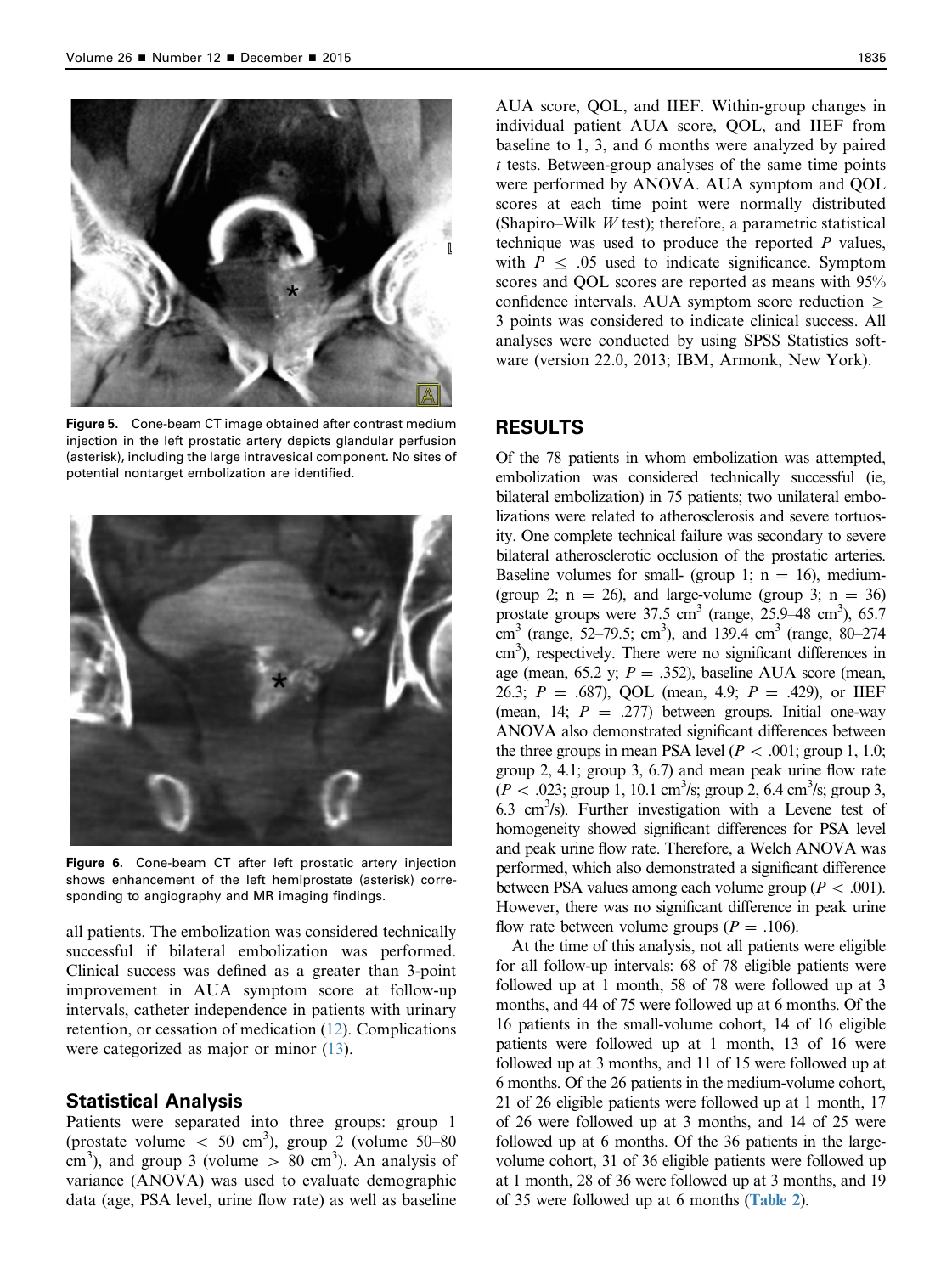<span id="page-4-0"></span>

| Table 2. Follow-up for Patients Who Were Eligible at Each Time of Analysis |            |                     |                      |                     |
|----------------------------------------------------------------------------|------------|---------------------|----------------------|---------------------|
| Interval/Group                                                             | Total      | <b>Small Volume</b> | <b>Medium Volume</b> | <b>Large Volume</b> |
| <b>Baseline</b>                                                            |            |                     |                      |                     |
| No. of pts.                                                                | 78         | 16                  | 26                   | 36                  |
| 1 Month                                                                    |            |                     |                      |                     |
| No. eligible                                                               | 78         | 16                  | 26                   | 36                  |
| No. followed up                                                            | 66 (84.62) | 14 (87.50)          | 21 (80.77)           | 31 (86.11)          |
| 3 Months                                                                   |            |                     |                      |                     |
| No. eligible                                                               | 78         | 16                  | 26                   | 36                  |
| No. followed up                                                            | 58 (74.36) | 13 (81.25)          | 17 (65.38)           | 28 (77.78)          |
| 6 Months                                                                   |            |                     |                      |                     |
| No. eligible                                                               | 75         | 15                  | 25                   | 35                  |
| No. followed up                                                            | 44 (58.67) | 11 (73.33)          | 14 (56.00)           | 19 (54.29)          |

Note–Values in parentheses are percentages.

| Table 3. Small Prostate Volume: Within-Group Analysis |           |                                                                                                                                                             |  |  |
|-------------------------------------------------------|-----------|-------------------------------------------------------------------------------------------------------------------------------------------------------------|--|--|
| <b>AUA</b>                                            | QOL       | <b>IIEF</b>                                                                                                                                                 |  |  |
|                                                       |           |                                                                                                                                                             |  |  |
| 14                                                    | 14        | 12                                                                                                                                                          |  |  |
|                                                       |           |                                                                                                                                                             |  |  |
| 10.32-17.68                                           | 2.03–3.54 | 9.67-19.83                                                                                                                                                  |  |  |
| <.0001                                                | .005      | .95                                                                                                                                                         |  |  |
|                                                       |           |                                                                                                                                                             |  |  |
| 13                                                    | 13        | 8                                                                                                                                                           |  |  |
|                                                       |           |                                                                                                                                                             |  |  |
| 8.24–15.60                                            | 1.66–3.72 | 13.31-21.44                                                                                                                                                 |  |  |
| <.0001                                                | .004      | .844                                                                                                                                                        |  |  |
|                                                       |           |                                                                                                                                                             |  |  |
| 11                                                    | 10        | 7                                                                                                                                                           |  |  |
|                                                       |           |                                                                                                                                                             |  |  |
| 9.79-22.03                                            | 1.44–3.96 | 11.49-23.66                                                                                                                                                 |  |  |
| .002                                                  | .01       | .902                                                                                                                                                        |  |  |
|                                                       |           | $14.00 \pm 6.37$ 2.79 $\pm$ 1.31 14.75 $\pm$ 8.00<br>$11.92 \pm 6.10$ 2.69 $\pm$ 1.70 17.38 $\pm$ 4.87<br>$15.91 \pm 9.12$ 2.70 $\pm$ 1.77 17.57 $\pm$ 6.58 |  |  |

 $AUA =$  American Urologic Association Symptom Index; CI = confidence interval; IIEF  $=$  International Index of Erectile Function;  $QOL =$  quality of life [due to urinary symptoms];  $SD =$  standard deviation.

Within-group paired  $t$  test analysis demonstrated a significant reduction in AUA scores in all groups from baseline to 1, 3, and 6 months  $(n = 77)$ . Group 1 (Table 3) had a reduction from a baseline mean of 27.2 to 14.00 at 1 month (n = 14;  $P < .0001$ ), 11.92 at 3 months (n = 13; P < 0.001), and 15.91 at 6 months (n = 11;  $P = .002$ ). Group 2 (Table 4) had a reduction of AUA from a baseline mean of 25.6 to 17.14 at 1 month  $(n = 21; P < .0001)$ , 16.29 at 3 months  $(n = 17; P = )$ .001), and 13.5 at 6 months (n = 14;  $P < .001$ ). Group 3 ([Table 5](#page-5-0)) had a reduction in AUA from a baseline mean of 26.5 to 15.23 at 1 month (n = 31;  $P < .0001$ ), 12.54 at 3 months ( $n = 28$ ;  $P < .0001$ ), and 13.58 at 6 months  $(n = 19; P < .0001).$ 

Additionally, there was a significant improvement in QOL from baseline to 1, 3, and 6 months in all cohorts (Tables 3–5). Group 1 had a reduction from a baseline

| Table 4. Medium Prostate Volume: Within-Group Analysis |                                  |           |                                                   |  |
|--------------------------------------------------------|----------------------------------|-----------|---------------------------------------------------|--|
| Interval/Measurement                                   | <b>AUA</b>                       | QOL       | <b>IIEF</b>                                       |  |
| 1 Month                                                |                                  |           |                                                   |  |
| No. of pts.                                            | 21                               | 21        | 17                                                |  |
| Mean $\pm$ SD                                          |                                  |           | $17.14 \pm 8.50$ 3.14 $\pm$ 1.53 14.41 $\pm$ 6.64 |  |
| 95% CI                                                 | 13.27-21.01                      | 2.45–3.84 | 11.00-17.83                                       |  |
| P value                                                | <.0001                           | <.0001    | .882                                              |  |
| 3 Months                                               |                                  |           |                                                   |  |
| No. of pts.                                            | 17                               | 16        | 12                                                |  |
| Mean $\pm$ SD                                          |                                  |           | $16.29 \pm 9.45$ 3.00 $\pm$ 1.79 17.33 $\pm$ 6.32 |  |
| 95% CI                                                 | 11.43-21.15                      | 2.05–3.95 | 13.32-21.35                                       |  |
| P value                                                | .001                             | .002      | .101                                              |  |
| 6 Months                                               |                                  |           |                                                   |  |
| No. of pts.                                            | 14                               | 13        | 11                                                |  |
| Mean $\pm$ SD                                          | $13.50 \pm 7.24$ 2.08 $\pm$ 1.38 |           | $16.91 \pm 6.61$                                  |  |
| 95% CI                                                 | 9.32–17.68                       | 1.24–2.91 | 12.47-21.35                                       |  |
| P value                                                | <.0001                           | <.0001    | .373                                              |  |

 $AUA =$  American Urologic Association Symptom Index; CI = confidence interval; IIEF  $=$  International Index of Erectile Function;  $QOL =$  quality of life [due to urinary symptoms];  $SD =$  standard deviation.

score of 4.6 to 2.79 at 1 month (n = 14;  $P = .005$ ), 2.69 at 3 months (n = 13;  $P = .004$ ), and 2.70 at 6 months (n = 10;  $P = .01$ ). Group 2 had a reduction from a baseline score of 4.9 to 3.14 at 1 month (n = 21;  $P < .0001$ ), 3.00 at 3 months ( $n = 16$ ;  $P = .002$ ), and 2.08 at 6 months (n  $= 13$ ,  $P < .0001$ ). Group 3 had a reduction from a baseline score of 5.0 to 2.28 at 1 month (n = 29;  $P \leq$ .0001), 2.11 at 3 months (n = 28,  $P < .0001$ ), and 2.00 at 6 months (n = 16;  $P < .0001$ ). In addition, there was no significant change in IIEF scores for patients at 1-, 3-, and 6-month follow-up. Between-group analysis demonstrated no significant difference in outcomes between groups 1, 2, and 3 at all time intervals for AUA score, QOL score, and IIEF ([Table 6](#page-5-0)).

Clinical success, as measured by a reduction in patient AUA score by 3 or more points, was achieved in 100% of patients in the small-volume group with appropriate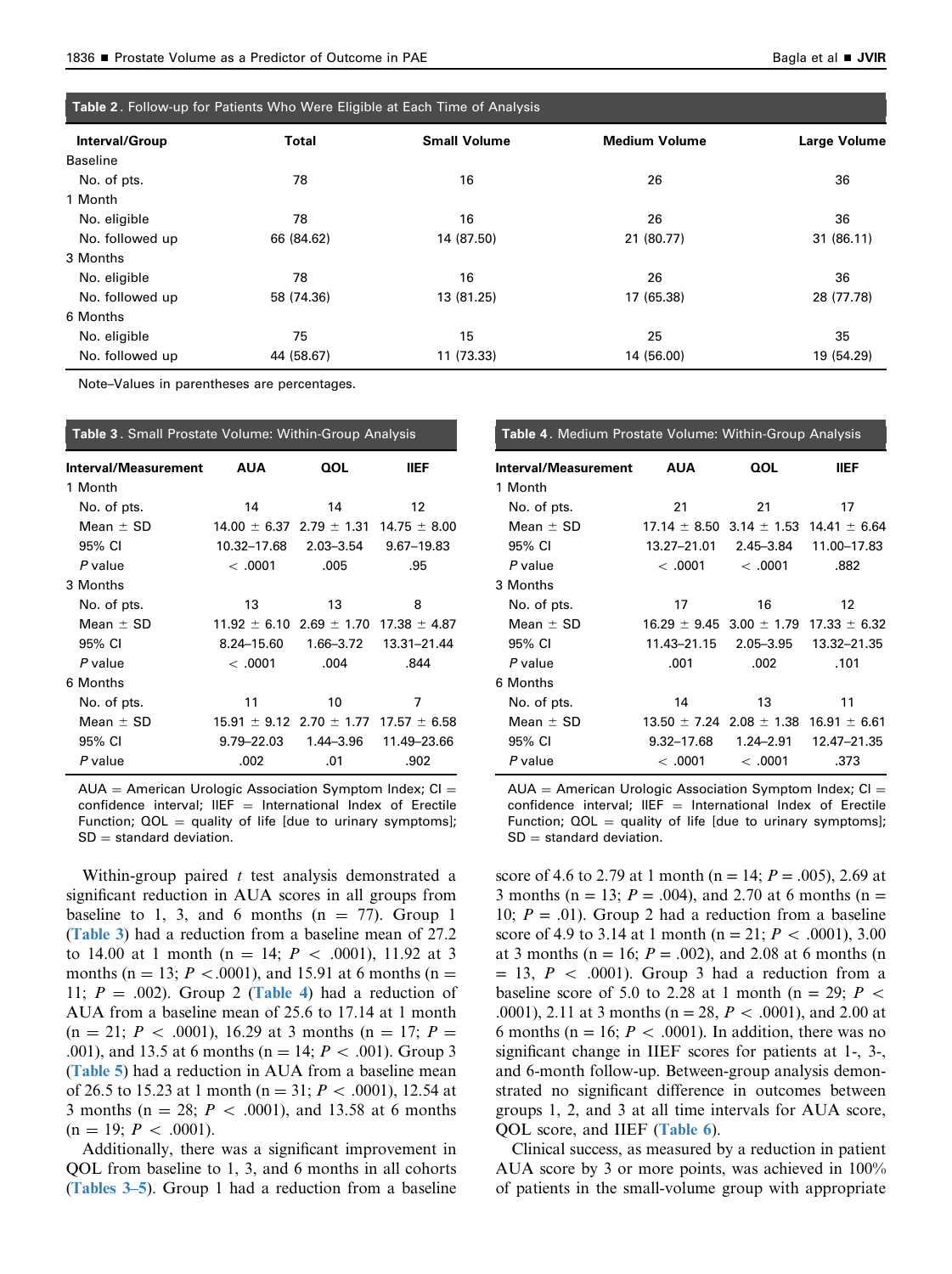<span id="page-5-0"></span>follow-up at 1 month, in 91.7% of such patients at 3 months, and in 100% of such patients at 6 months. In the medium-volume group, 89.5% of patients had clinical success at 1 month, along with 68.6% at 3 months and 77.8% at 6 months. Finally, the large-volume group had 88.5% clinical success at 1 month, 94.7% success at 3 months, and 90% success at 6 months.

| <b>Table 5.</b> Large Prostate Volume: Within-Group Analysis |                                                   |           |                                                   |
|--------------------------------------------------------------|---------------------------------------------------|-----------|---------------------------------------------------|
| Interval/Measurement                                         | <b>AUA</b>                                        | QOL       | <b>IIEF</b>                                       |
| 1 Month                                                      |                                                   |           |                                                   |
| No. of pts.                                                  | 31                                                | 29        | 18                                                |
| Mean $\pm$ SD                                                | $15.23 \pm 8.39$ 2.28 $\pm$ 1.46 13.15 $\pm$ 8.26 |           |                                                   |
| 95% CI                                                       | 12.15-18.30                                       | 1.72–2.83 | 9.28-17.02                                        |
| P value                                                      | <.0001                                            | <.0001    | .456                                              |
| 3 Months                                                     |                                                   |           |                                                   |
| No. of pts.                                                  | 28                                                | 28        | 14                                                |
| Mean $\pm$ SD                                                |                                                   |           | $12.54 \pm 6.41$ 2.11 $\pm$ 1.45 17.00 $\pm$ 8.60 |
| 95% CI                                                       |                                                   |           |                                                   |
| P value                                                      | < .0001                                           | <.0001    | .167                                              |
| 6 Months                                                     |                                                   |           |                                                   |
| No. of pts.                                                  | 19                                                | 16        | 9                                                 |
| Mean $\pm$ SD                                                |                                                   |           | $13.58 \pm 6.57$ 2.00 $\pm$ 1.75 16.39 $\pm$ 8.80 |
| 95% CI                                                       |                                                   |           | $9.90 - 22.43$                                    |
| P value                                                      | <.0001                                            | <.0001    | .397                                              |

 $AUA =$  American Urologic Association Symptom Index; CI = confidence interval; IIEF  $=$  International Index of Erectile Function;  $QOL =$  quality of life [due to urinary symptoms];  $SD =$  standard deviation.

Two minor complications occurred: a self-limited groin hematoma that did not require intervention and a urinary tract infection that was treated with oral antibiotic agents [\(13](#page-6-0)). There were no major complications in the study.

## **DISCUSSION**

The results of the present study demonstrate that PAE presents a safe and effective minimally invasive alternative for treatment of BPH for small-, medium-, and large-volume prostates. Patients in each group had statistically significant improvements of AUA and QOL scores at 1, 3, and 6 months of follow-up. Additionally, there was no statistically significant difference between follow-up AUA, QOL, and IIEF scores, indicating that the intermediate-term success of the procedure is not dependent on the size of the prostate.

Recently, two published studies of PAE in large-volume BPH [\(10,11](#page-6-0)) have demonstrated success. Our experience demonstrates similar clinical success rates, with the addition of comparative gland sizes at the same center. Previous studies have not evaluated small-volume glands as a separate cohort. De Assis et al [\(11](#page-6-0)) reported lower symptom scores following PAE in large glands than reported by Kurbatov et al [\(10\)](#page-6-0) and in the present experience. However, their cohort [\(11](#page-6-0)) started at a baseline level 6 points lower than the other two studies. Compared with the overall PAE literature, the present study is representative of this experience, as described in a recent review article [\(14](#page-6-0)).

| Table 6. Between-Groups ANOVA of PAE at Baseline, 1 Month, 3 Months, and 6 Months |                    |                   |                    |  |
|-----------------------------------------------------------------------------------|--------------------|-------------------|--------------------|--|
| Interval/Measurement                                                              | <b>AUA</b>         | QOL               | <b>IIEF</b>        |  |
| <b>Baseline</b>                                                                   |                    |                   |                    |  |
| Small-volume mean                                                                 | $27.19(n = 16)$    | 4.60 (n = 16)     | 15.00 (n = 16)     |  |
| Medium-volume mean                                                                | $25.58(n = 26)$    | 4.85 ( $n = 26$ ) | 14.79 ( $n = 26$ ) |  |
| Large-volume mean                                                                 | $26.50(n = 36)$    | $5.03(n = 36)$    | 12.71 ( $n = 36$ ) |  |
| P value                                                                           | .69                | .43               | .38                |  |
| 1 Month                                                                           |                    |                   |                    |  |
| Small-volume mean                                                                 | 14.00 ( $n = 14$ ) | $2.79(n = 14)$    | 14.75 (n = 12)     |  |
| Medium-volume mean                                                                | 17.14 (n = 21)     | $3.14 (n = 21)$   | 14.41 (n = 17)     |  |
| Large-volume mean                                                                 | $15.23(n = 31)$    | 2.28 ( $n = 29$ ) | $13.15(n = 18)$    |  |
| $P$ value                                                                         | .50                | .12               | .82                |  |
| 3 Months                                                                          |                    |                   |                    |  |
| Small-volume mean                                                                 | 11.92 (n = 13)     | $2.69$ (n = 13)   | 17.38 (n = 8)      |  |
| Medium-volume mean                                                                | 16.29 (n = 17)     | $3.00(n = 16)$    | 17.33 (n = 12)     |  |
| Large-volume mean                                                                 | 12.54 ( $n = 28$ ) | $2.11(n = 28)$    | 17.00 (n = 14)     |  |
| P value                                                                           | .18                | .31               | .31                |  |
| 6 Months                                                                          |                    |                   |                    |  |
| Small-volume mean                                                                 | 15.91 (n = 11)     | $2.70(n = 10)$    | 17.57 (n = 7)      |  |
| Medium-volume mean                                                                | 13.50 (n = 14)     | $2.08(n = 13)$    | 16.91 (n = 11)     |  |
| Large-volume mean                                                                 | 13.58 (n = 19)     | $2.00(n = 16)$    | 16.39 (n = 9)      |  |
| $P$ value                                                                         | .66                | .95               | .91                |  |

 $ANOVA =$  analysis of variance;  $AUA =$  American Urologic Association Symptom Index; IIEF  $=$  International Index of Erectile Function; PAE = prostatic artery embolization;  $QOL =$  quality of life [due to urinary symptoms].